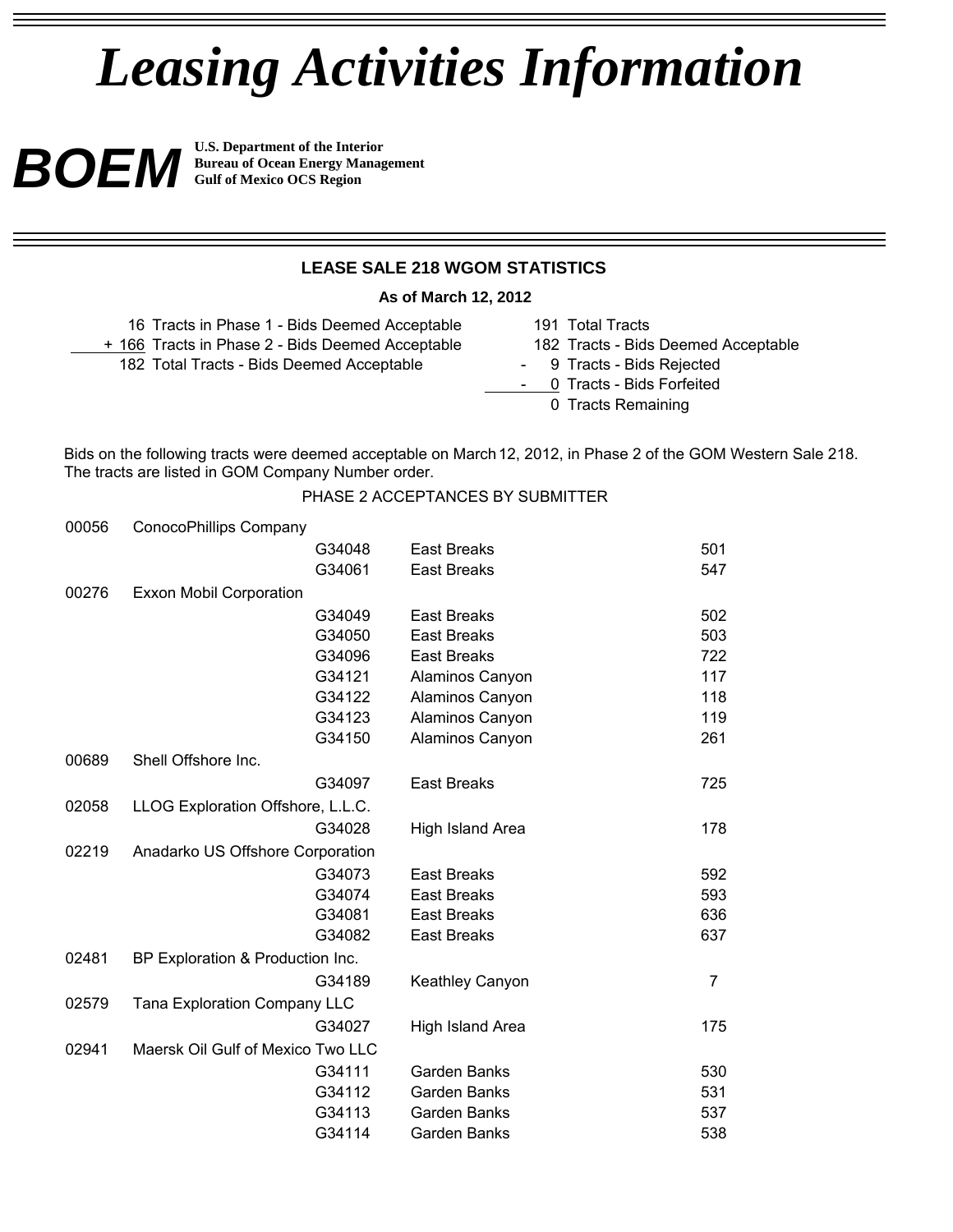|       |                         | G34115 | Garden Banks                    | 581 |
|-------|-------------------------|--------|---------------------------------|-----|
|       |                         | G34116 | Garden Banks                    | 582 |
| 02970 | Castex Offshore, Inc.   |        |                                 |     |
|       |                         | G34025 | High Island Area                | 117 |
|       |                         | G34030 | High Island Area, East Addition | 118 |
| 02990 | Ecopetrol America Inc.  |        |                                 |     |
|       |                         | G34036 | East Breaks                     | 284 |
|       |                         | G34037 | East Breaks                     | 285 |
|       |                         | G34040 | East Breaks                     | 328 |
|       |                         | G34041 | <b>East Breaks</b>              | 329 |
| 03194 | Cathexis Oil & Gas, LLC |        |                                 |     |
|       |                         | G34024 | Galveston Area                  | 253 |

# **PAY OFF DATE ON THE ABOVE LEASES IS: March 28, 2012**

Bids on the following tracts were deemed acceptable on February 24, 2012, in Phase 2 of the GOM Western Sale 218. The tracts are listed in GOM Company Number order.

PHASE 2 ACCEPTANCES BY SUBMITTER

| 00056 | ConocoPhillips Company  |        |             |     |  |
|-------|-------------------------|--------|-------------|-----|--|
|       |                         | G34053 | East Breaks | 537 |  |
|       |                         | G34054 | East Breaks | 538 |  |
|       |                         | G34069 | East Breaks | 581 |  |
|       |                         | G34070 | East Breaks | 582 |  |
| 00276 | Exxon Mobil Corporation |        |             |     |  |
|       |                         | G34101 | East Breaks | 765 |  |
|       |                         | G34102 | East Breaks | 811 |  |
|       |                         | G34103 | East Breaks | 812 |  |
|       |                         |        |             |     |  |

Bids on the following tracts were deemed acceptable on February 22, 2012, in Phase 2 of the GOM Western Sale 218. The tracts are listed in GOM Company Number order. PAY OFF DATE ON THE ABOVE LEASES IS: March 13, 2012

#### PHASE 2 ACCEPTANCES BY SUBMITTER

| 00056 | ConocoPhillips Company         |        |                 |     |
|-------|--------------------------------|--------|-----------------|-----|
|       |                                | G34093 | East Breaks     | 688 |
|       |                                | G34128 | Alaminos Canyon | 160 |
|       |                                | G34129 | Alaminos Canyon | 161 |
|       |                                | G34136 | Alaminos Canyon | 200 |
|       |                                | G34137 | Alaminos Canyon | 201 |
|       |                                | G34138 | Alaminos Canyon | 202 |
| 00105 | Apache Corporation             |        |                 |     |
|       |                                | G34034 | East Breaks     | 128 |
|       |                                | G34035 | East Breaks     | 172 |
| 00276 | <b>Exxon Mobil Corporation</b> |        |                 |     |
|       |                                | G34083 | East Breaks     | 640 |
|       |                                | G34090 | East Breaks     | 683 |
|       |                                | G34091 | East Breaks     | 684 |
|       |                                | G34092 | East Breaks     | 686 |
|       |                                | G34126 | Alaminos Canyon | 157 |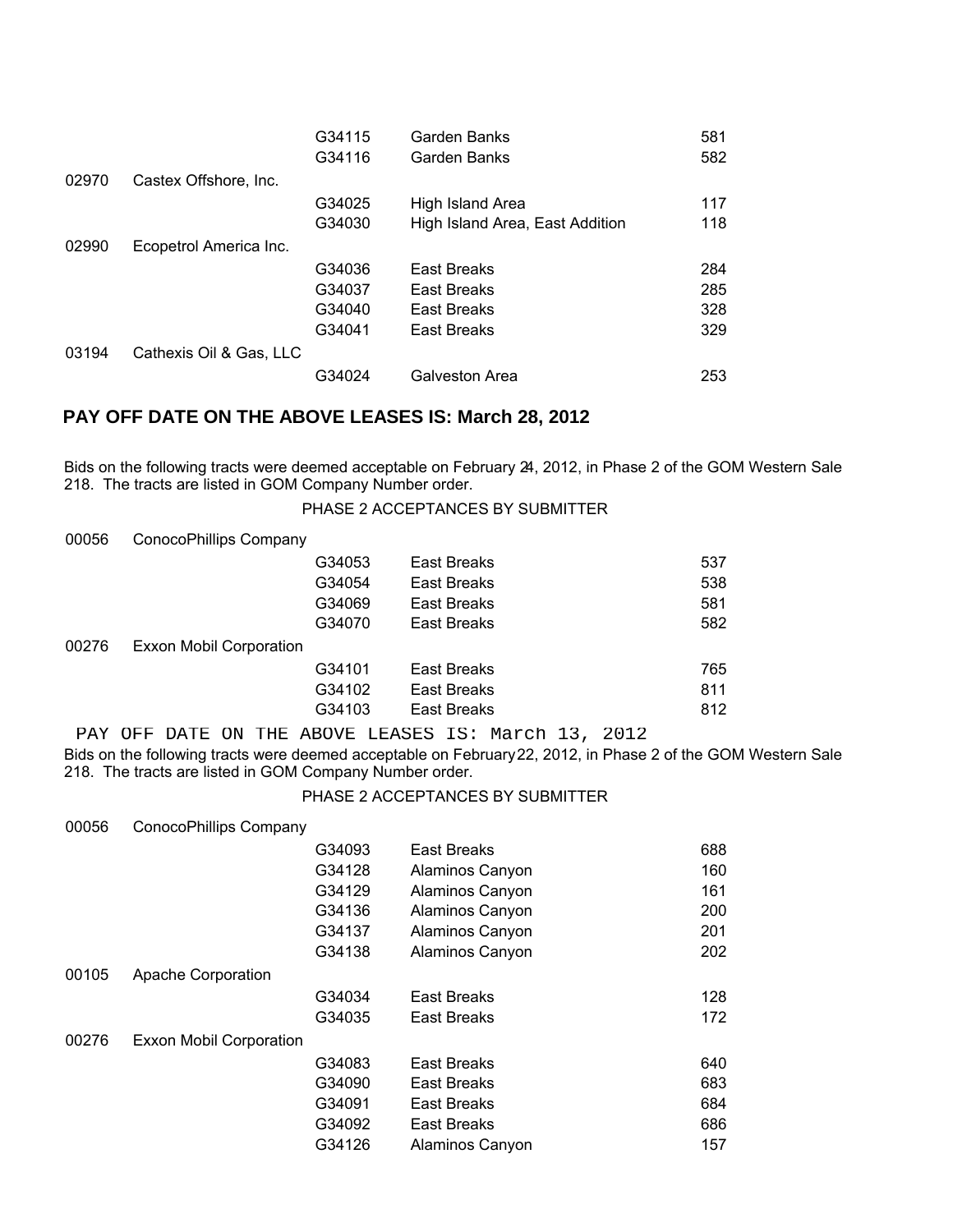|       | G34127                                  | Alaminos Canyon                  | 158   |
|-------|-----------------------------------------|----------------------------------|-------|
|       | G34176                                  | Alaminos Canyon                  | 612   |
|       | G34177                                  | Alaminos Canyon                  | 613   |
|       | G34178                                  | Alaminos Canyon                  | 655   |
|       | G34179                                  | Alaminos Canyon                  | 656   |
|       | G34180                                  | Alaminos Canyon                  | 657   |
|       | G34181                                  | Alaminos Canyon                  | 698   |
|       | G34182                                  | Alaminos Canyon                  | 699   |
| 00730 | Walter Oil & Gas Corporation            |                                  |       |
|       | G34032                                  | High Island Area, South Addition | A 588 |
| 02219 | Anadarko US Offshore Corporation        |                                  |       |
|       | G34098                                  | East Breaks                      | 727   |
|       | G34099                                  | East Breaks                      | 728   |
| 02702 | Plains Exploration & Production Company |                                  |       |
|       | G34183                                  | Alaminos Canyon                  | 738   |
|       | G34184                                  | Alaminos Canyon                  | 782   |
|       | G34185                                  | Alaminos Canyon                  | 784   |
|       | G34186                                  | Alaminos Canyon                  | 826   |
|       | G34187                                  | Alaminos Canyon                  | 827   |
|       | G34188                                  | Alaminos Canyon                  | 828   |

PAY OFF DATE ON THE ABOVE LEASES IS: March 9, 2012

Bids on the following tracts were deemed acceptable on February 10, 2012, in Phase 2 of the GOM Western Sale 218. The tracts are listed in GOM Company Number order.

## PHASE 2 ACCEPTANCES BY SUBMITTER

#### 00056 ConocoPhillips Company

|       |                                | G34042 | <b>East Breaks</b>     | 372 |
|-------|--------------------------------|--------|------------------------|-----|
|       |                                | G34043 | <b>East Breaks</b>     | 373 |
|       |                                | G34044 | <b>East Breaks</b>     | 417 |
|       |                                | G34045 | <b>East Breaks</b>     | 418 |
|       |                                | G34046 | <b>East Breaks</b>     | 494 |
|       |                                | G34076 | <b>East Breaks</b>     | 624 |
|       |                                | G34077 | <b>East Breaks</b>     | 625 |
|       |                                | G34078 | <b>East Breaks</b>     | 626 |
|       |                                | G34079 | <b>East Breaks</b>     | 627 |
|       |                                | G34147 | Alaminos Canyon        | 245 |
|       |                                | G34154 | Alaminos Canyon        | 284 |
|       |                                | G34155 | Alaminos Canyon        | 285 |
|       |                                | G34167 | Alaminos Canyon        | 412 |
|       |                                | G34169 | Alaminos Canyon        | 414 |
|       |                                | G34170 | Alaminos Canyon        | 417 |
| 00276 | <b>Exxon Mobil Corporation</b> |        |                        |     |
|       |                                | G34047 | <b>East Breaks</b>     | 497 |
|       |                                | G34055 | <b>East Breaks</b>     | 541 |
|       |                                | G34056 | <b>East Breaks</b>     | 542 |
|       |                                | G34120 | Alaminos Canyon        | 116 |
|       |                                | G34166 | Alaminos Canyon        | 393 |
|       |                                | G34171 | Alaminos Canyon        | 437 |
|       |                                | G34202 | <b>Keathley Canyon</b> | 490 |
|       |                                |        |                        |     |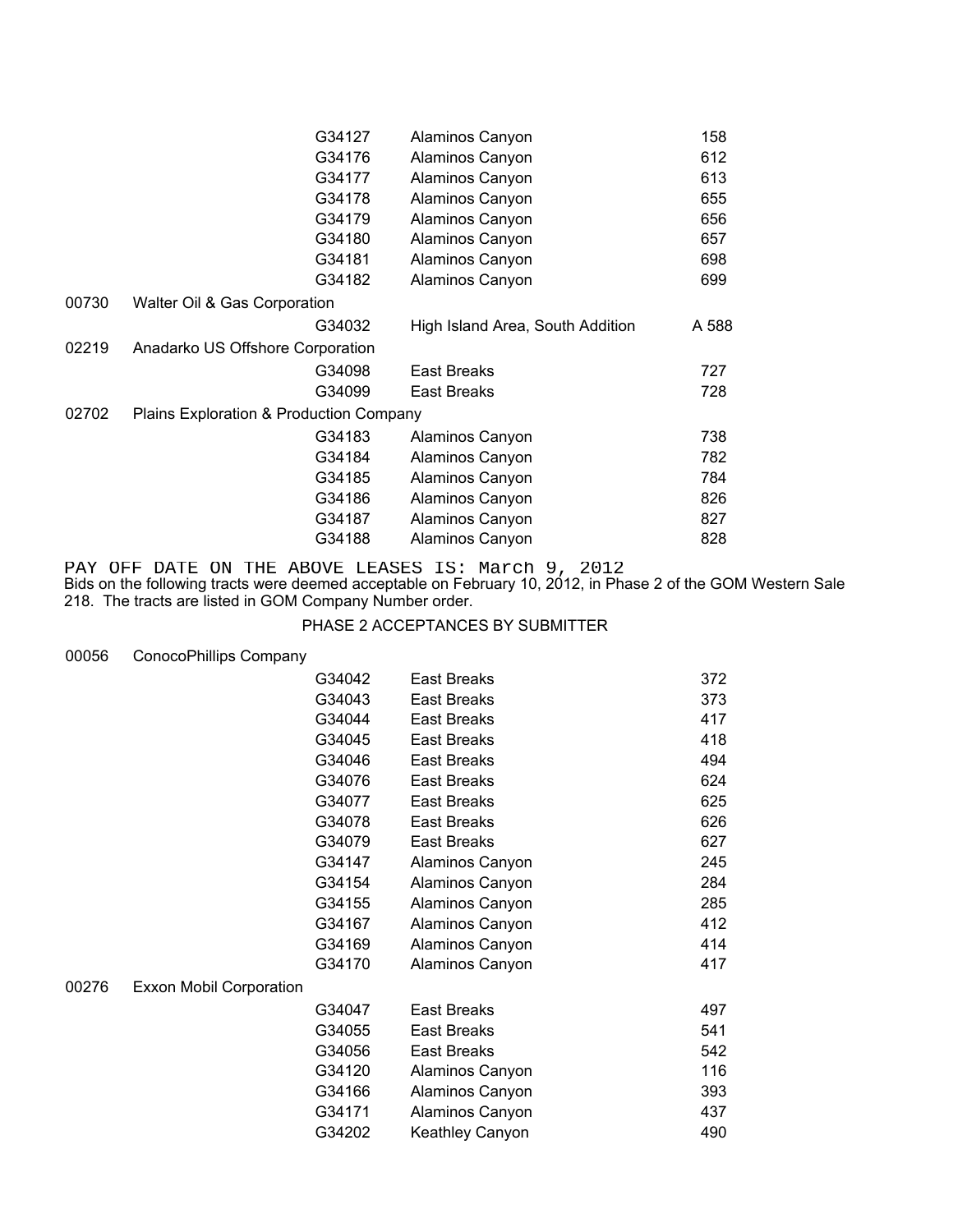|       |                                         | G34203 | Keathley Canyon    | 491 |
|-------|-----------------------------------------|--------|--------------------|-----|
|       |                                         | G34207 | Keathley Canyon    | 534 |
|       |                                         | G34208 | Keathley Canyon    | 535 |
|       |                                         | G34209 | Keathley Canyon    | 578 |
| 02058 | LLOG Exploration Offshore, L.L.C.       |        |                    |     |
|       |                                         | G34029 | High Island Area   | A 8 |
| 02481 | BP Exploration & Production Inc.        |        |                    |     |
|       |                                         | G34172 | Alaminos Canyon    | 481 |
|       |                                         | G34174 | Alaminos Canyon    | 523 |
|       |                                         | G34175 | Alaminos Canyon    | 567 |
|       |                                         | G34191 | Keathley Canyon    | 354 |
|       |                                         | G34192 | Keathley Canyon    | 397 |
|       |                                         | G34194 | Keathley Canyon    | 441 |
|       |                                         | G34195 | Keathley Canyon    | 442 |
|       |                                         | G34210 | Keathley Canyon    | 622 |
|       |                                         | G34212 | Keathley Canyon    | 668 |
| 02503 | Contango Operators, Inc.                |        |                    |     |
|       |                                         | G34023 | <b>Brazos Area</b> | 543 |
| 02702 | Plains Exploration & Production Company |        |                    |     |
|       |                                         | G34196 | Keathley Canyon    | 448 |
|       |                                         | G34197 | Keathley Canyon    | 449 |
|       |                                         | G34204 | Keathley Canyon    | 492 |
|       |                                         | G34205 | Keathley Canyon    | 493 |
| 02941 | Maersk Oil Gulf of Mexico Two LLC       |        |                    |     |
|       |                                         | G34193 | Keathley Canyon    | 407 |
|       |                                         | G34198 | Keathley Canyon    | 450 |
|       |                                         | G34199 | Keathley Canyon    | 451 |
|       |                                         | G34200 | Keathley Canyon    | 452 |
|       |                                         | G34201 | Keathley Canyon    | 453 |
|       |                                         | G34206 | Keathley Canyon    | 497 |
| 02990 | Ecopetrol America Inc.                  |        |                    |     |
|       |                                         | G34211 | Keathley Canyon    | 623 |
| 03207 | Hall-Houston Exploration IV, L.P.       |        |                    |     |
|       |                                         | G34026 | High Island Area   | 155 |
|       |                                         |        |                    |     |

Bids on the following tracts were deemed acceptable on February 3, 2012, in Phase 2 of the GOM Western Sale 218. The tracts are listed in GOM Company Number order. PAY OFF DATE ON THE ABOVE LEASES IS: February 29, 2012

## PHASE 2 ACCEPTANCES BY SUBMITTER

#### 00056 ConocoPhillips Company

| G34052 | East Breaks | 508 |
|--------|-------------|-----|
| G34067 | East Breaks | 578 |
| G34068 | East Breaks | 579 |
| G34071 | East Breaks | 585 |
| G34085 | East Breaks | 670 |
| G34086 | East Breaks | 671 |
| G34087 | East Breaks | 672 |
| G34088 | East Breaks | 673 |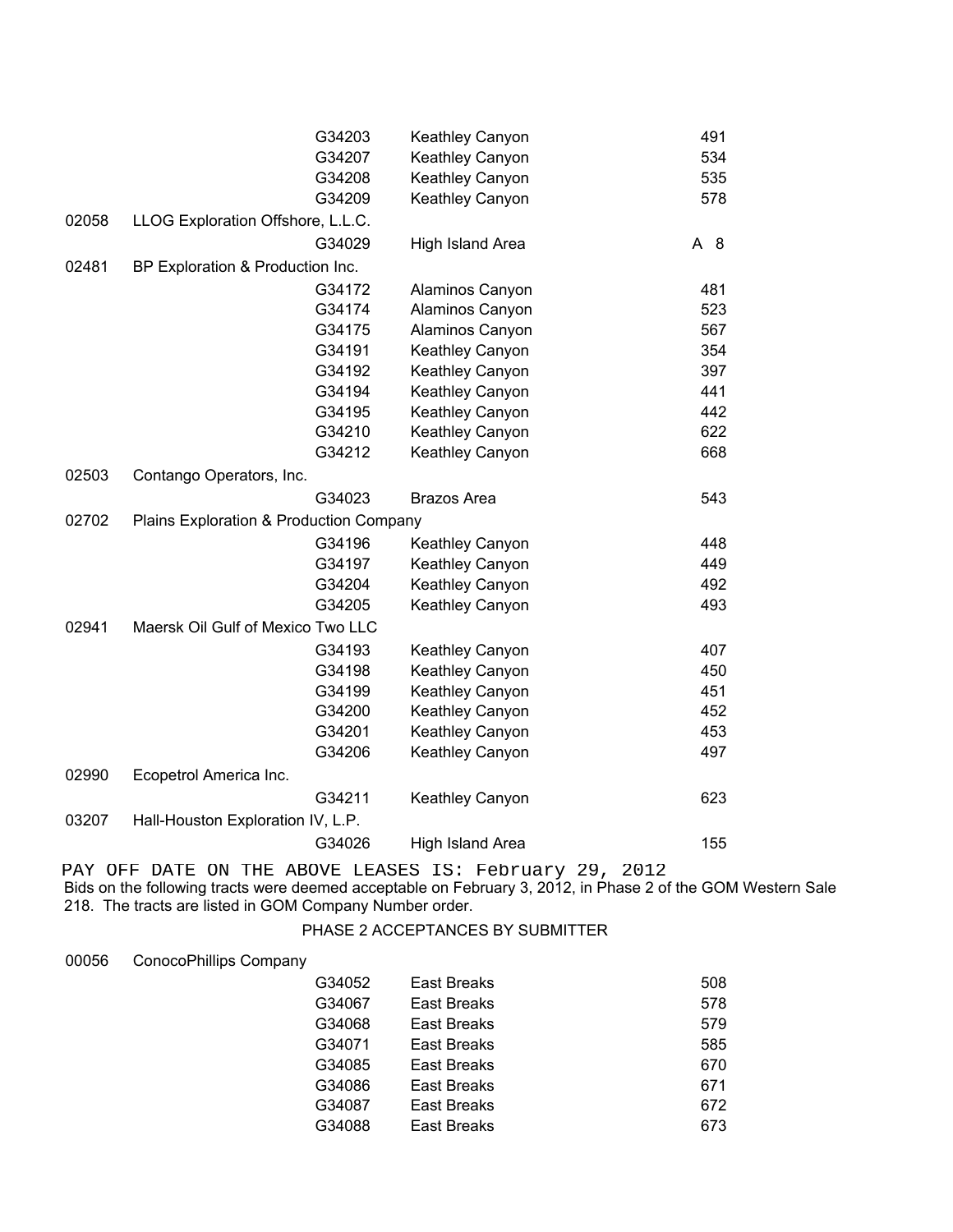|       |                                  | G34094 | <b>East Breaks</b> | 716 |
|-------|----------------------------------|--------|--------------------|-----|
|       |                                  | G34095 | <b>East Breaks</b> | 717 |
|       |                                  | G34107 | <b>East Breaks</b> | 908 |
|       |                                  | G34108 | <b>East Breaks</b> | 950 |
|       |                                  | G34110 | <b>East Breaks</b> | 952 |
|       |                                  | G34133 | Alaminos Canyon    | 190 |
|       |                                  | G34134 | Alaminos Canyon    | 191 |
|       |                                  | G34135 | Alaminos Canyon    | 192 |
|       |                                  | G34142 | Alaminos Canyon    | 234 |
|       |                                  | G34145 | Alaminos Canyon    | 243 |
|       |                                  | G34146 | Alaminos Canyon    | 244 |
|       |                                  | G34156 | Alaminos Canyon    | 286 |
|       |                                  | G34157 | Alaminos Canyon    | 287 |
|       |                                  | G34158 | Alaminos Canyon    | 288 |
|       |                                  | G34159 | Alaminos Canyon    | 323 |
| 00276 | <b>Exxon Mobil Corporation</b>   |        |                    |     |
|       |                                  | G34065 | <b>East Breaks</b> | 552 |
|       |                                  | G34066 | <b>East Breaks</b> | 553 |
|       |                                  | G34080 | <b>East Breaks</b> | 632 |
|       |                                  | G34089 | <b>East Breaks</b> | 675 |
|       |                                  | G34105 | <b>East Breaks</b> | 906 |
|       |                                  | G34106 | <b>East Breaks</b> | 907 |
|       |                                  | G34109 | <b>East Breaks</b> | 951 |
| 00689 | Shell Offshore Inc.              |        |                    |     |
|       |                                  | G34075 | <b>East Breaks</b> | 601 |
| 02481 | BP Exploration & Production Inc. |        |                    |     |
|       |                                  | G34117 | Garden Banks       | 975 |

Bids on the following tracts were deemed acceptable on January 26, 2012, in Phase 2 of the GOM Western Sale 218. The tracts are listed in GOM Company Number order. PAY OFF DATE ON THE ABOVE LEASES IS: February 22, 2012

# PHASE 2 ACCEPTANCES BY SUBMITTER

#### 00056 ConocoPhillips Company

| G34130 | Alaminos Canyon | 187 |
|--------|-----------------|-----|
| G34132 | Alaminos Canyon | 189 |
| G34140 | Alaminos Canyon | 232 |
| G34141 | Alaminos Canyon | 233 |
| G34143 | Alaminos Canyon | 237 |
| G34144 | Alaminos Canyon | 242 |
| G34151 | Alaminos Canyon | 277 |
| G34152 | Alaminos Canyon | 278 |
| G34153 | Alaminos Canyon | 281 |
| G34160 | Alaminos Canyon | 324 |
| G34162 | Alaminos Canyon | 367 |
| G34163 | Alaminos Canyon | 368 |
| G34165 | Alaminos Canyon | 372 |
| G34168 | Alaminos Canyon | 413 |
| G34173 | Alaminos Canyon | 503 |
|        |                 |     |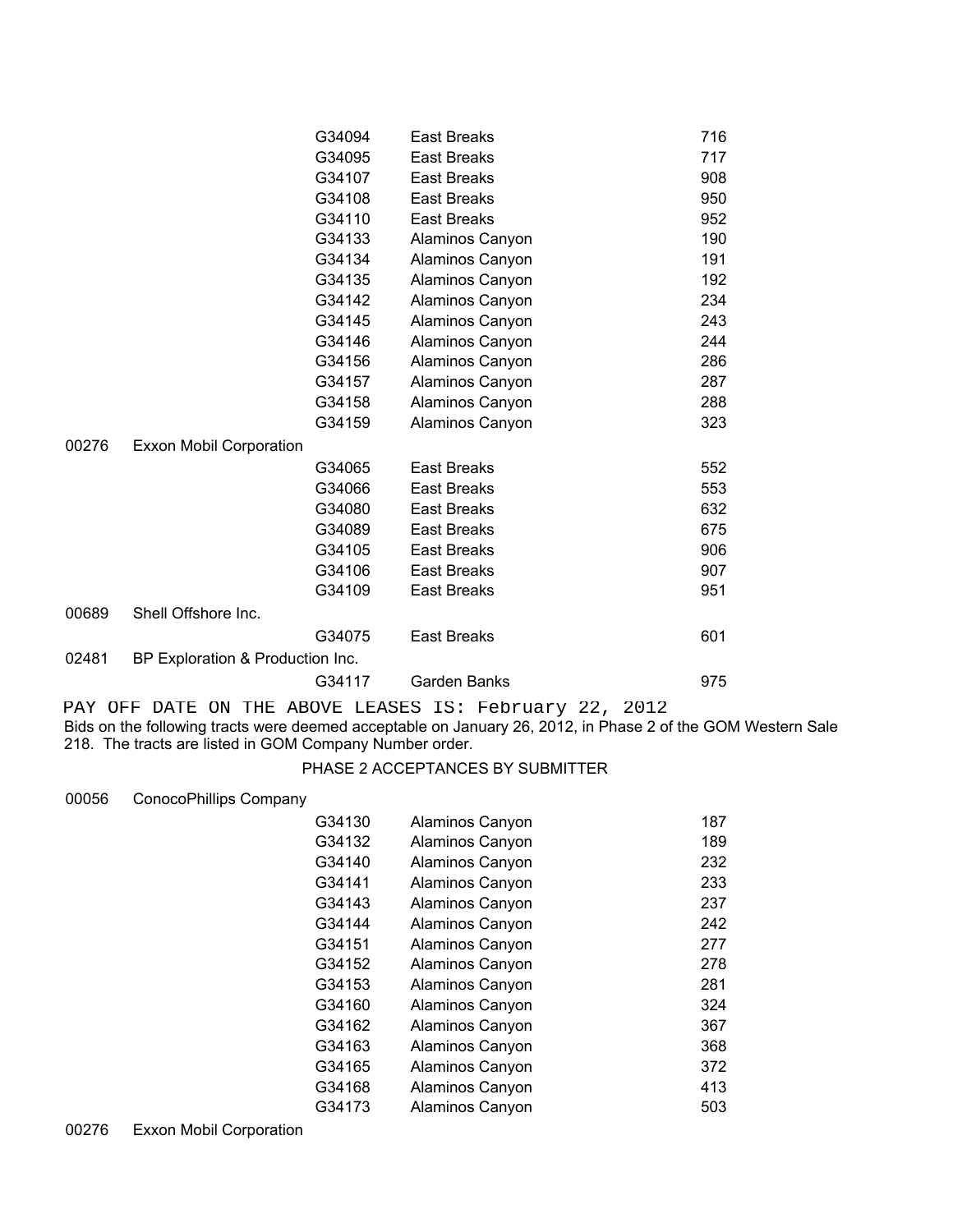| G34119 | Alaminos Canyon | 115 |
|--------|-----------------|-----|
| G34124 | Alaminos Canyon | 121 |
| G34125 | Alaminos Canyon | 122 |

#### PAY OFF DATE ON THE ABOVE LEASES IS: February 15, 2012

Bids on the following tracts were deemed acceptable on January 6, 2012, in Phase 1 of the GOM Western Sale 218. The tracts are listed in GOM Company Number order.

#### PHASE 1 ACCEPTANCES BY SUBMITTER

| 00003 | Union Oil Company of California      |        |                                   |       |  |  |
|-------|--------------------------------------|--------|-----------------------------------|-------|--|--|
|       |                                      | G34161 | Alaminos Canyon                   | 333   |  |  |
| 00056 | ConocoPhillips Company               |        |                                   |       |  |  |
|       |                                      | G34051 | <b>East Breaks</b>                | 504   |  |  |
|       |                                      | G34062 | <b>East Breaks</b>                | 548   |  |  |
|       |                                      | G34063 | <b>East Breaks</b>                | 549   |  |  |
|       |                                      | G34064 | <b>East Breaks</b>                | 550   |  |  |
|       |                                      | G34072 | <b>East Breaks</b>                | 586   |  |  |
|       |                                      | G34131 | Alaminos Canyon                   | 188   |  |  |
|       |                                      | G34139 | Alaminos Canyon                   | 203   |  |  |
|       |                                      | G34164 | Alaminos Canyon                   | 371   |  |  |
|       |                                      | G34190 | <b>Keathley Canyon</b>            | 95    |  |  |
| 00105 | Apache Corporation                   |        |                                   |       |  |  |
|       |                                      | G34022 | Matagorda Island Area             | 652   |  |  |
| 00689 | Shell Offshore Inc.                  |        |                                   |       |  |  |
|       |                                      | G34084 | <b>East Breaks</b>                | 644   |  |  |
| 02079 | Nexen Petroleum Offshore U.S.A. Inc. |        |                                   |       |  |  |
|       |                                      | G34104 | <b>East Breaks</b>                | 816   |  |  |
| 02219 | Anadarko US Offshore Corporation     |        |                                   |       |  |  |
|       |                                      | G34100 | <b>East Breaks</b>                | 736   |  |  |
| 02417 | Arena Energy, LP                     |        |                                   |       |  |  |
|       |                                      | G34031 | High Island Area, South Addition  | A 572 |  |  |
|       |                                      | G34033 | West Cameron Area, South Addition | 522   |  |  |
|       |                                      |        |                                   |       |  |  |

PAY OFF DATE ON THE ABOVE LEASES IS: January 25, 2012

Bids on the following tracts were rejected on March 12, 2012. The tracts are listed in GOM Company Number order.

| 00056 | ConocoPhillips Company         |        |                    |     |  |  |
|-------|--------------------------------|--------|--------------------|-----|--|--|
|       |                                | G34058 | <b>East Breaks</b> | 544 |  |  |
| 00276 | <b>Exxon Mobil Corporation</b> |        |                    |     |  |  |
|       |                                | G34057 | East Breaks        | 543 |  |  |
|       |                                | G34059 | East Breaks        | 545 |  |  |
|       |                                | G34060 | East Breaks        | 546 |  |  |
|       |                                | G34118 | Alaminos Canyon    | 74  |  |  |
|       |                                | G34148 | Alaminos Canyon    | 258 |  |  |
|       |                                | G34149 | Alaminos Canyon    | 260 |  |  |
|       |                                |        |                    |     |  |  |

02990 Ecopetrol America Inc.